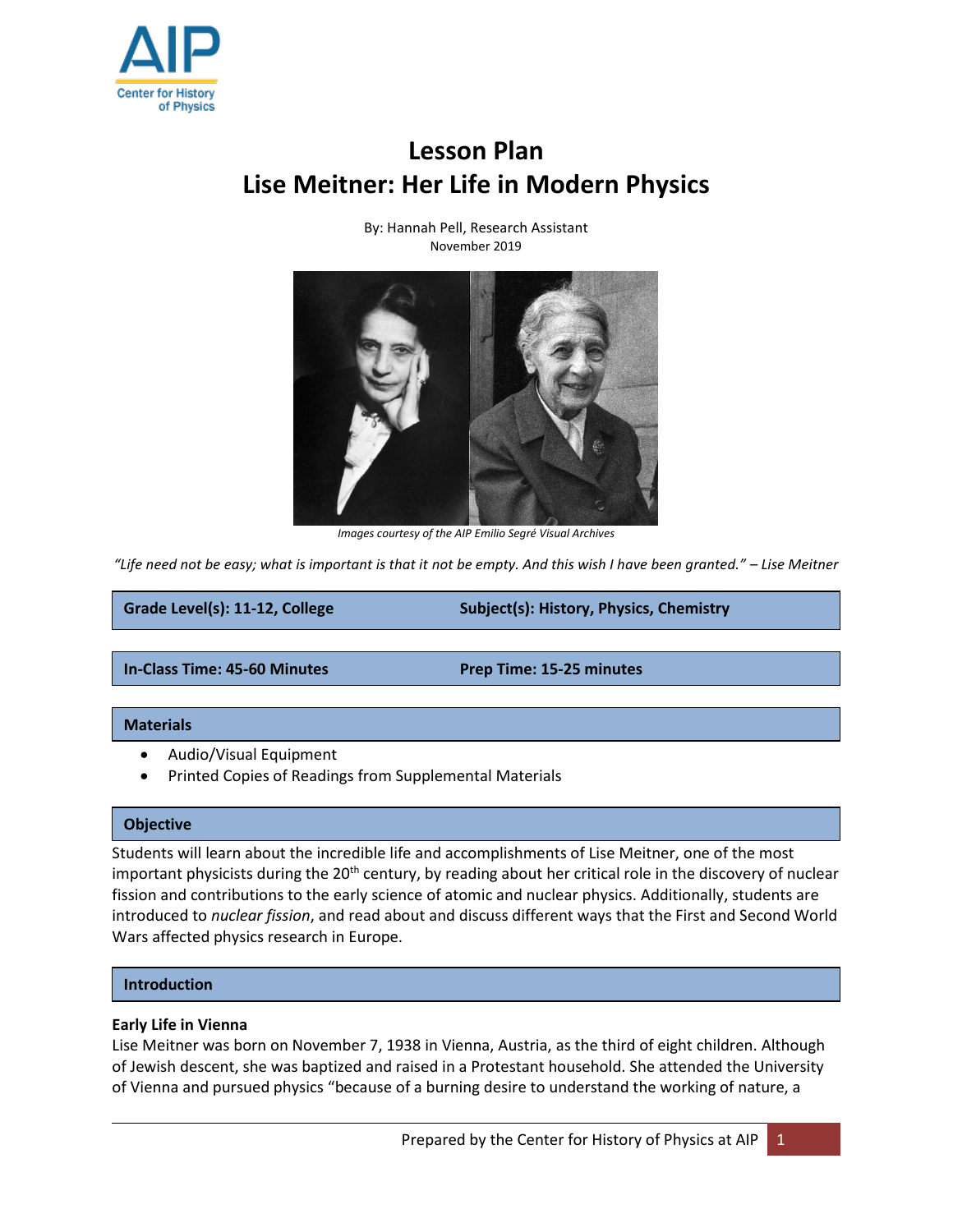

desire that appears to go back to her childhood."<sup>1</sup> She also studied mathematics and philosophy, later remarking: "No doubt, like many other young students, I began by attending too many lectures."<sup>2</sup> According to her nephew, Otto Frisch: "from her university days she remembered occasional rudeness on the part of the students (a female student was regarded as a freak) but also much encouragement from her teachers. In particular she often spoke of the contagiously enthusiastic lectures of Ludwig Boltzmann; it was probably he who gave her the vision of physics as a battle for ultimate truth, a vision she never lost."<sup>3</sup> She earned her Doctorate in Physics in 1905—becoming the second woman in Vienna to do so.

# **1907 – 1934: Research in Berlin**

Meitner was invited to Berlin for a post-doctoral position by Max Planck in 1907. After her arrival, she eventually met Otto Hahn, a chemist who was looking for a physicist to partner with to study the emerging science of *radioactive decay*, the process by which a nucleus is turned into another by emission of an alpha or beta particle. Meitner agreed to join him at the Chemical Institute, recalling that "Hahn was of the same age as myself and very informal in manner, and I had the feeling that I would have no hesitation in asking him all I needed to know."<sup>4</sup> Despite the rule of Emil Fischer's, the director of the Chemical Institute, against women conducting research in the laboratory, she was permitted to carry out radiation experiments from a "damp, converted carpentry shop in the basement, accessible by a separate entrance."<sup>5</sup> In 1909, this ban was lifted, and Meitner was able to pursue her work in the chemical laboratories. During her time in Berlin, she became close friends with a myriad of physicists, including Albert Einstein, Erwin Schrödinger, Otto Hahn, Max Born, and Niels Bohr.<sup>6</sup>

With the outbreak of the First World War in 1914, Meitner and Hahn were called to support the war efforts. Meitner volunteered as an X-ray nurse at an Austrian army hospital. Their research was significantly interrupted, as Hahn and Meitner both had to travel between Berlin and their posts during their war service. By the end of the war, they had discovered *protactinium* and were ready to publish their results in 1918. In the years after, Hahn and Meitner remained equals scientifically and professionally, each heading their own section of the Chemistry Institute: Hahn for radioactivity, Meitner for physics.<sup>7</sup> Over time, however, it proved more difficult to collaborate across their newly established institutional disciplinary divide; they did no research together after 1920.

# **1934-1938: The "Transuranium" Years**

However, in 1934 Meitner convinced Hahn to "join the race against Enrico Fermi, Ernest Rutherford, and Irene Joliot-Curie to track down new heavy elements." <sup>8</sup> These new elements were *transuranium*: unstable elements with atomic numbers greater than 92 (atomic number of uranium) which decay radioactively into other elements. Over these four years, Meitner led the investigation into these elements, an investigation which, ultimately, culminated in the experimental discovery of nuclear fission several months after she was forced to flee Berlin.<sup>9</sup> Hahn and his assistant Strassmann published these results in *Naturwissenschaften* on January 6, 1939 under their names only—excluding Meitner.<sup>10</sup>

 $\overline{\phantom{a}}$ 1 Frisch, "Lise Meitner, 1878-1968," 405.

<sup>2</sup> Meitner, "Looking Back," 2.

<sup>3</sup> Frisch, "Lise Meitner," 405-406. <sup>4</sup> Meitner, "Looking Back," 5.

<sup>5</sup> Swaby, *Headstrong*, 126.

<sup>&</sup>lt;sup>6</sup> "Not only were they brilliant scientists—five of them later received the Nobel Prize—they were also exceptionally nice people to know. Each was ready to help the other, each welcomed the other's success. You can understand what it meant to me to be received in such a friendly manner into this circle." Meitner, "Looking Back," 5.

<sup>7</sup> Sime, "Lise Meitner and the Discovery of Nuclear Fission," 81.

<sup>8</sup> Swaby, *Headstrong*, 127-128. <sup>9</sup> Sime, "Lise Meitner's escape," 262.

<sup>&</sup>lt;sup>10</sup> Sime, "A Nobel Tale," 26.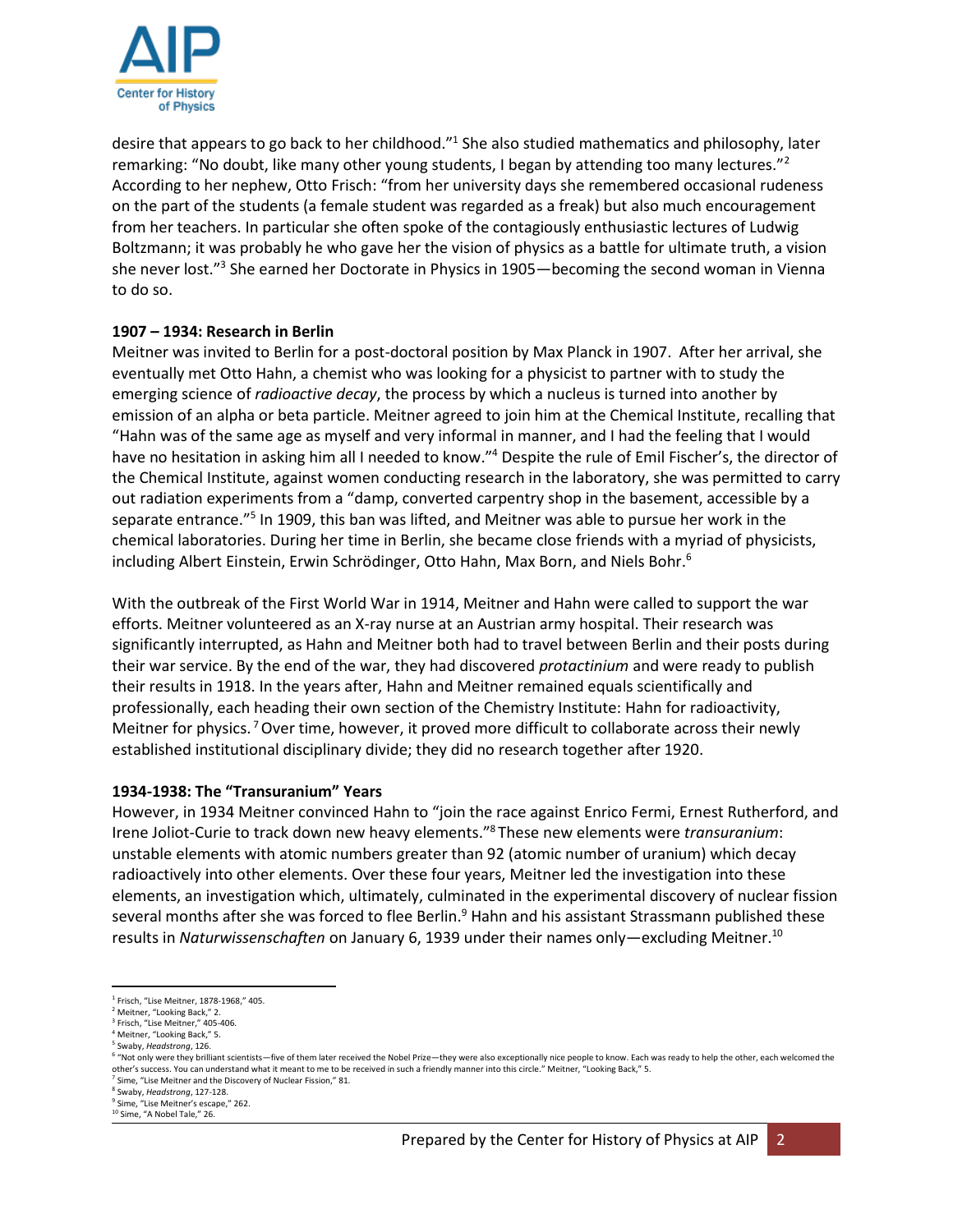

## **1938: Meitner's Escape from Germany**

When Hitler rose to power, Meitner was still temporarily shielded from deportation by her Austrian citizenship. At the time, in 1933, many in Germany did not recognize the severity of the threat by the Nazis, and she did not want to emigrate because "she was afraid of being an outsider again, unwelcome in a foreign land, of losing her institute, work, colleagues, and friends."<sup>11</sup> As the war progressed, Otto Hahn got word that Lise was in trouble ("The Jewess endangers the institute."<sup>12</sup>) and dismissed her. Physicists outside Germany understood the escalating severity of the situation; Bohr invited her to lecture in Copenhagen at any time, all expenses paid. However, Meitner did not want to leave Berlin without the security of a full-time position, and so she stayed, continued her research, and waited.

She learned in April that the Austrian Ministry of Education had become aware of her case and began to worry. ("Promises are not kept, possibilities are narrowing," she noted in her diary).<sup>13</sup> She decided to leave for Copenhagen, so she could be close to Niels Bohr and her nephew Otto Frisch who was working at Bohr's institute. She visited the Danish consulate the next day to prepare to leave Germany but learned that her travel visa had been revoked. She was trapped, and the window of opportunity to legally emigrate was closing.

"For the first time in months, Lise was free to think beyond the moment of escape. Relief turned to shock. Completely uprooted, she had been torn from her work, friends, income, language . . . Stateless and without a passport, she did not know where she would live or how she would travel." - Ruth Lewin Sime, *Lise Meitner: A Life in Physics*

Several more weeks passed. In July, Carl Bosch (German chemist and engineer) learned that a policy prohibiting scientists from leaving Germany would be strictly enforced; it was clear that Meitner needed to leave immediately. Together with the help of Dirk Coster (a Dutch physicist) and Peter Debye (a Dutch American physicist and physical chemist), and several frantic telegraph messages, Meitner was successfully smuggled to safety in the Netherlands. After 31 years in Berlin, Meitner "left Germany forever—with 10 marks in [her] purse."<sup>14</sup> In August of that year, she accepted a full-time position in Stockholm, where she remained until her retirement.

# **Nuclear Fission: Physics, Chemistry, or both?**

While based in Stockholm, Meitner continued her correspondence with Hahn. Following Hahn and Strassmann's initial publication on the *experimental* discovery of nuclear fission, Meitner and Frisch gave the first *theoretical* interpretation of the process, which was published in *Nature* on February 11, 1939.<sup>15</sup> These two publications on the discovery of nuclear fission deeply divided the discovery between Hahn and Strassmann and Meitner and Frisch, chemistry and physics, experiment and theory, Germans and emigres. The science of radioactivity was, in fact, highly interdisciplinary, and these divisions were an unfortunate consequences of Meitner's forced emigration and German anti-Jewish policies.<sup>16</sup>

## **Meitner's Exclusion from the 1944 Nobel Prize for Nuclear Fission**

The 1944 Nobel Prize in Chemistry was awarded to Otto Hahn "for his discovery of the fission of heavy nuclei."<sup>17</sup> It is thought that Strassmann was excluded from the prize because he was Hahn's assistant at the time. However, as noted in the article "A Nobel Tale of Postwar Injustice," the authors write:

<sup>&</sup>lt;sup>11</sup> Sime, "Lise Meitner's escape," 262.  $12$  Ibid., 262.  $13$  Ibid., 262. <sup>14</sup> Ibid., 266. <sup>15</sup> Sime, "A Nobel Tale," 26. <sup>16</sup> Ibid., 26-27.

<sup>&</sup>lt;sup>17</sup> ["The Nobel Prize in Chemistry 1944."](https://www.nobelprize.org/prizes/chemistry/1944/summary/)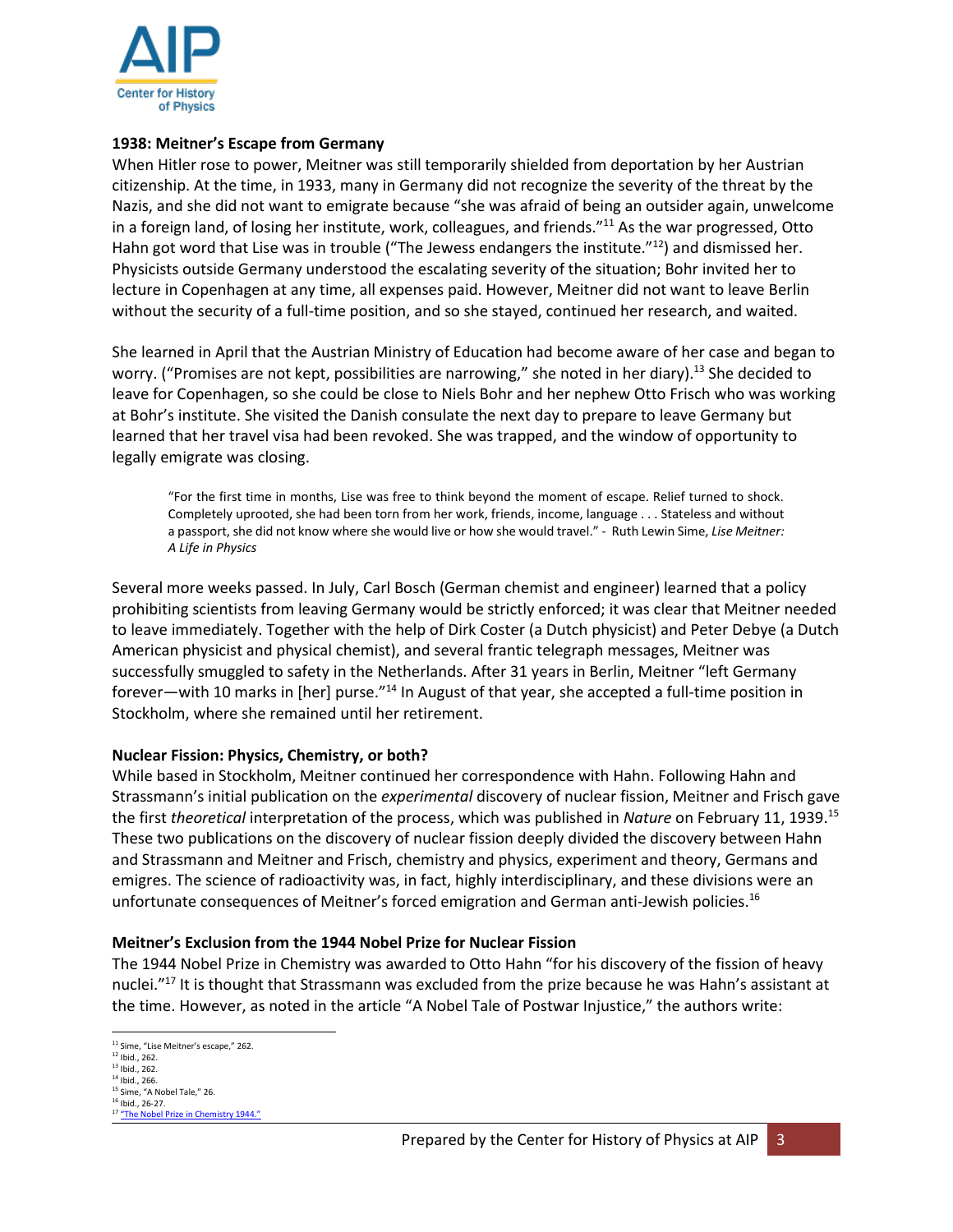

"Meitner's exclusion, however, points to other flaws in the decision process, and to four factors in particular: the difficulty of evaluating an interdisciplinary discovery, a lack of expertise in theoretical physics, Sweden's scientific and political isolation during the war, and a general failure of the evaluation committees to appreciate the extent to which German persecution of Jews skewed the published scientific record."18

Hahn maintained his stance that the discovery of nuclear fission relied solely on chemical experiments that were done after Meitner had left Berlin. "She and physics, he maintained, had nothing to do with his success, except perhaps to delay it."<sup>19</sup> Hahn never once mentioned Meitner, her initiative for the uranium project, her leadership of the Berlin team, or their collaboration even after she had settled in Sweden. Years later, she wrote to him: "The chance that I might become your Nobel colleague is finally settled. If you are interested, I could tell you something about it."<sup>20</sup> It is not known if Hahn responded.

## **Awards, Honors, and Later Life**

Meitner was awarded many other accolades for her invaluable contributions to nuclear physics: the Woman of the Year Award (1946) presented by the National Press Club, the Max Planck Medal (1949) from the German Physical Society, the Enrico Fermi Prize (1966), among many others. She was elected a member of both the Royal Swedish Academy of Sciences and Austrian Academy of Sciences and received several honorary doctorates.

The Second World War fractured the international physics community in many irreconcilable ways, and Meitner understood the weighted moral responsibilities of nuclear research. She wrote, "what still gives me ground for anxiety, of course, is what mankind will make of this newly won knowledge, which could come to be used for destruction on a tremendous scale."<sup>21</sup> It was through these factious and unstable years in the history of physics that Meitner emerged as a leader in the new era of modern physics, and the field remains indebted to her contributions today.

## **Instructions/Activities**

## **Engage: 5-10 minutes**

Introduce the class by playing the ["Lise Meitner"](https://www.stitcher.com/podcast/wonder-media-network-llc/encyclopedia-womannica/e/64153209) podcast episode from *Encyclopedia Womannica* (September 25, 2019). Ask students to take notes about major life events, physicists she collaborated with, and details about their historical context in early 20<sup>th</sup>-century Europe.

| What is the teacher doing?                      | What are the students doing?                      |
|-------------------------------------------------|---------------------------------------------------|
| Play the podcast episode over a sound system in | Students should be taking notes about major       |
| the classroom, asking students to take note of  | events in Lise Meitner's life, physicists who she |
| major life events, physicists with whom Lise    | collaborated with, as well as other details about |
| worked, and other details about historical      | historical context.                               |
| context. Fill in additional details from the    |                                                   |
| provided biography above.                       |                                                   |
|                                                 |                                                   |

 $\overline{\phantom{a}}$ 

<sup>18</sup> Sime, "A Nobel Tale of Postwar Injustice," 26.

<sup>&</sup>lt;sup>19</sup> Sime, "Lise Meitner and the Discovery of Nuclear Fission," 80.

<sup>20</sup> Sime, "A Nobel Tale," 31. <sup>21</sup> Meitner,"Looking Back," 7.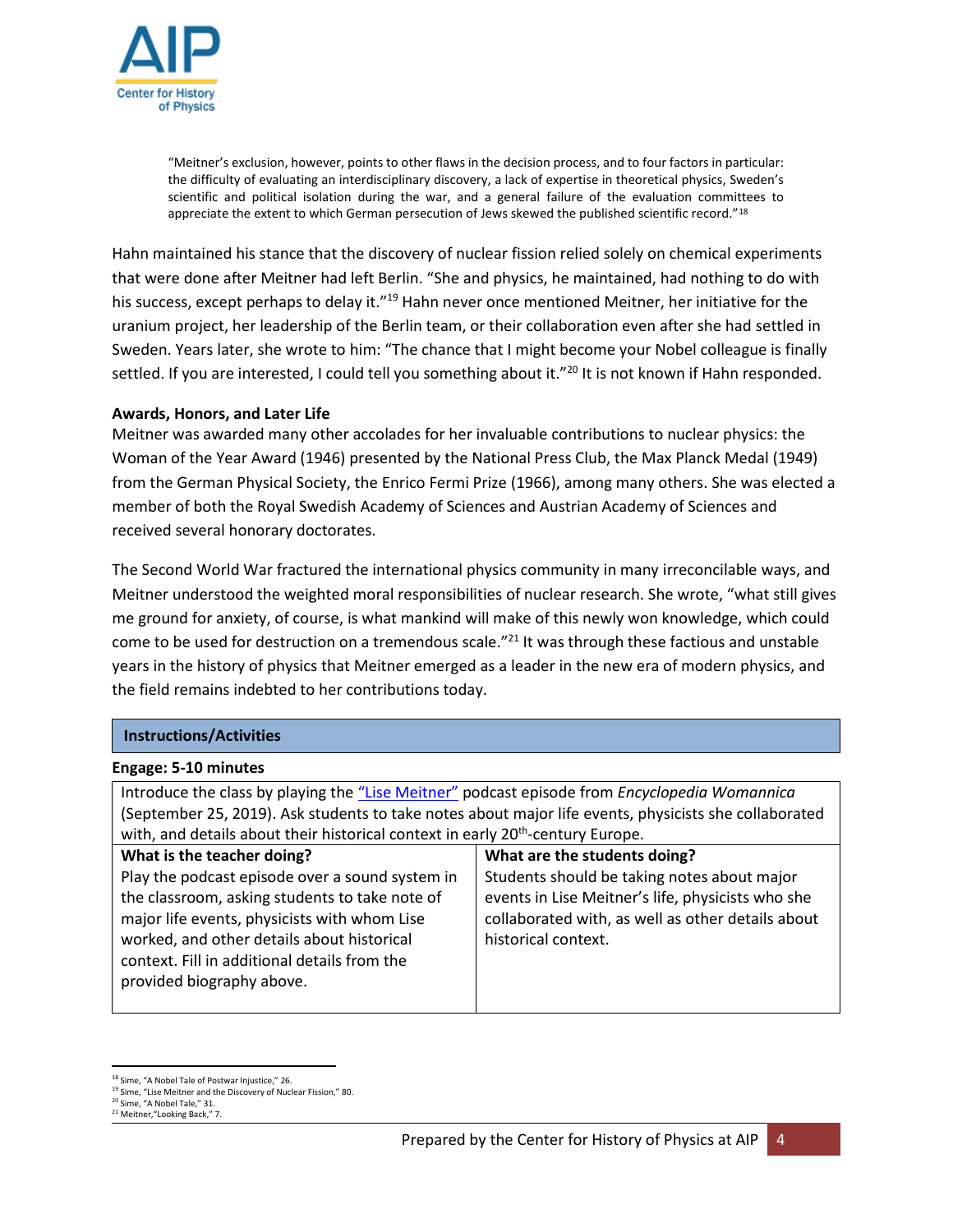

| The teacher can also project the <b>Powerpoint</b> |
|----------------------------------------------------|
| included in Supplemental Materials that includes   |
| photographs of her as well as the places in which  |
| she studied.                                       |
|                                                    |

# **Explore: 10-15 minutes**

| Depending on class size and available resources, fill this time with an activity introducing or  |                                                    |  |
|--------------------------------------------------------------------------------------------------|----------------------------------------------------|--|
| demonstrating nuclear fission. Our teaching guide, "Women and the Manhattan Project," includes a |                                                    |  |
| useful introduction to explaining the process. Several options are provided below:               |                                                    |  |
| What is the teacher doing?                                                                       | What are the students doing?                       |  |
| Leading an introduction to or demonstration of                                                   | Participate in the activity or demonstration       |  |
| the nuclear fission process.                                                                     | introducing nuclear fission.                       |  |
|                                                                                                  |                                                    |  |
| (1) "Lesson 3: Nuclear Fission." 2011 Science                                                    | With a nearby classmate, explain the physical      |  |
| Outreach Catalyst Kit, American Institute of                                                     | process of nuclear fission, and why this discovery |  |
| Physics. (Included in Supplemental Materials)                                                    | was so important.                                  |  |
| (2) "Educational Activities" from the Center for                                                 |                                                    |  |
| Nuclear Science and Technology Information.                                                      |                                                    |  |
| (3) YouTube Video: "What Really Happened the                                                     |                                                    |  |
| First Time We Split a Heavy Atom in Half."                                                       |                                                    |  |
|                                                                                                  |                                                    |  |

# **Explain: 15 minutes**

| Students will read "Lise Meitner and the Discovery of Nuclear Fission." (skip article section titled |                                                    |  |
|------------------------------------------------------------------------------------------------------|----------------------------------------------------|--|
| "Untangling Decay Chains").                                                                          |                                                    |  |
| What is the teacher doing?                                                                           | What are the students doing?                       |  |
| Divide the class into groups and pass out printed                                                    | Students will read "Lise Meitner and the           |  |
| copies of the article "Lise Meitner and the                                                          | Discovery of Nuclear Fission" (skipping the        |  |
| Discovery of Nuclear Fission."                                                                       | section titled "Untangling Decay Chains").         |  |
|                                                                                                      |                                                    |  |
| Instruct the students to take note about details                                                     | Students will highlight and make note of details   |  |
| regarding the historical context surrounding the                                                     | regarding the historical context of the nuclear    |  |
| discovery of nuclear fission. Why was Meitner not                                                    | fission discovery, paying special attention to the |  |
| included in the original publication? What were                                                      | questions provided in the box on the left.         |  |
| potential reasons she was excluded from the                                                          |                                                    |  |
| Nobel prize? In what ways did the Second World                                                       |                                                    |  |
| War effect the international physics network?                                                        |                                                    |  |

# **Elaborate: 10-15 minutes**

Students will work in their groups to write their own history of the discovery of nuclear fission, including details about Lise Meitner's life, her collaborators, where the research was being done, controversy about the Nobel prize and broader political and international events of that time and place.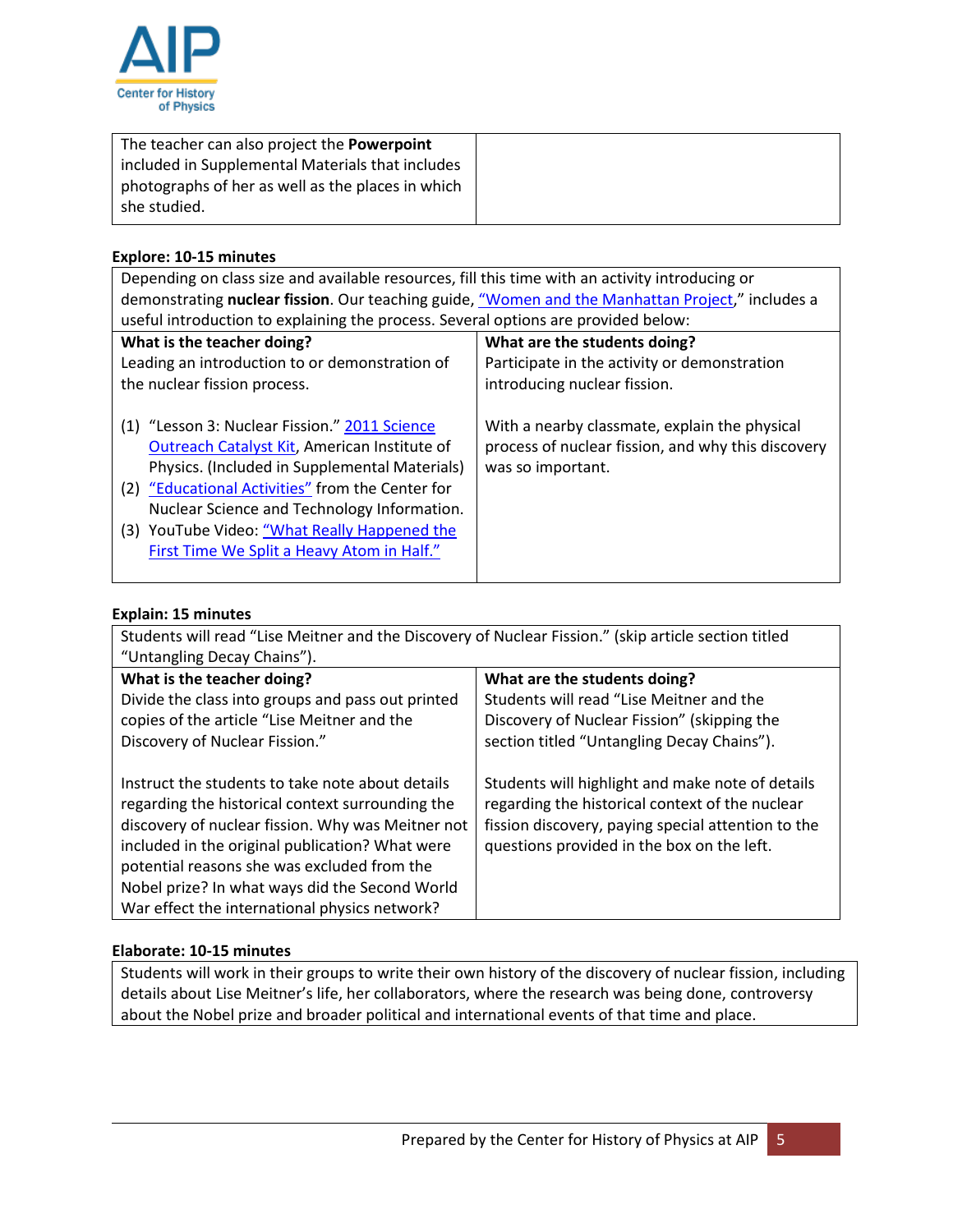

| What is the teacher doing?                         | What are the students doing?                         |
|----------------------------------------------------|------------------------------------------------------|
| Instruct the students to work together and write   | Students are working in groups to write their own    |
| their own version of the story. They can choose to | historical account of the nuclear fission discovery, |
| write a skit, make a timeline, act out a mock      | using information from the article.                  |
| interview with Lise Meitner, use a map-whatever    |                                                      |
| tools they can utilize to best tell their story.   |                                                      |

# **Evaluate: 5-10 minutes**

Student groups share their stories with the rest of the class. If time remains, discuss aspects of the story that all the groups shared. Ask students why they chose to include certain details and leave others out, and why considering the historical context is important for telling the story of a scientific discovery.

# **Required/Recommended Reading and Resources**

## **On the Nuclear Fission Discovery:**

- Meitner, L., & Frisch, O. (1939). Disintegration of Uranium by Neutrons: A New Type of Nuclear Reaction. *Nature*, *no. 3615*, 239–240.
- Sime, R. L. (1998). Lise Meitner and the Discovery of Nuclear Fission. *Scientific American*, *278*(1), 80– 85.

## **Biographical Resources:**

- Frisch, O. R. (1970). Lise Meitner. 1878-1968. *Bibliographical Memoirs of Fellows of the Royal Society*, *16*, 405–420.
- Meitner, L. (1960). The status of women in the professions. *Physics Today*, *13*(8), 16–21. <https://physicstoday.scitation.org/doi/10.1063/1.3057062>
- Meitner, L. (1964). Looking Back. *Bulletin of the Atomic Scientists*, *20*, 2–7.
- Sime, R. L. (1990). Lise Meitner's escape from Germany. *American Journal of Physics*, *58*, 262–267. <https://doi.org/10.1119/1.16196>
- Swaby, R. (2015). *Headstrong: 52 Women Who Changed Science—And the World*. New York, New York: Broadway Books.

## **On the Nobel Controversy:**

• Crawford, E., Sime, R. L., & Walker, M. (1997). A Nobel Tale of Postwar Injustice. *Physics Today*, *50*(9), 26–32[. https://doi.org/10.1063/1.881933](https://doi.org/10.1063/1.881933)

## **Extensions**

# **Related AIP Teacher's Guides on Women and Minorities in the Physical Sciences:**

• "The Nobel Prize in Physics: Four Historical Case Studies"

## **Common Core Standards**

For more information on Common Core Standards, visit [http://www.corestandards.org/.](http://www.corestandards.org/)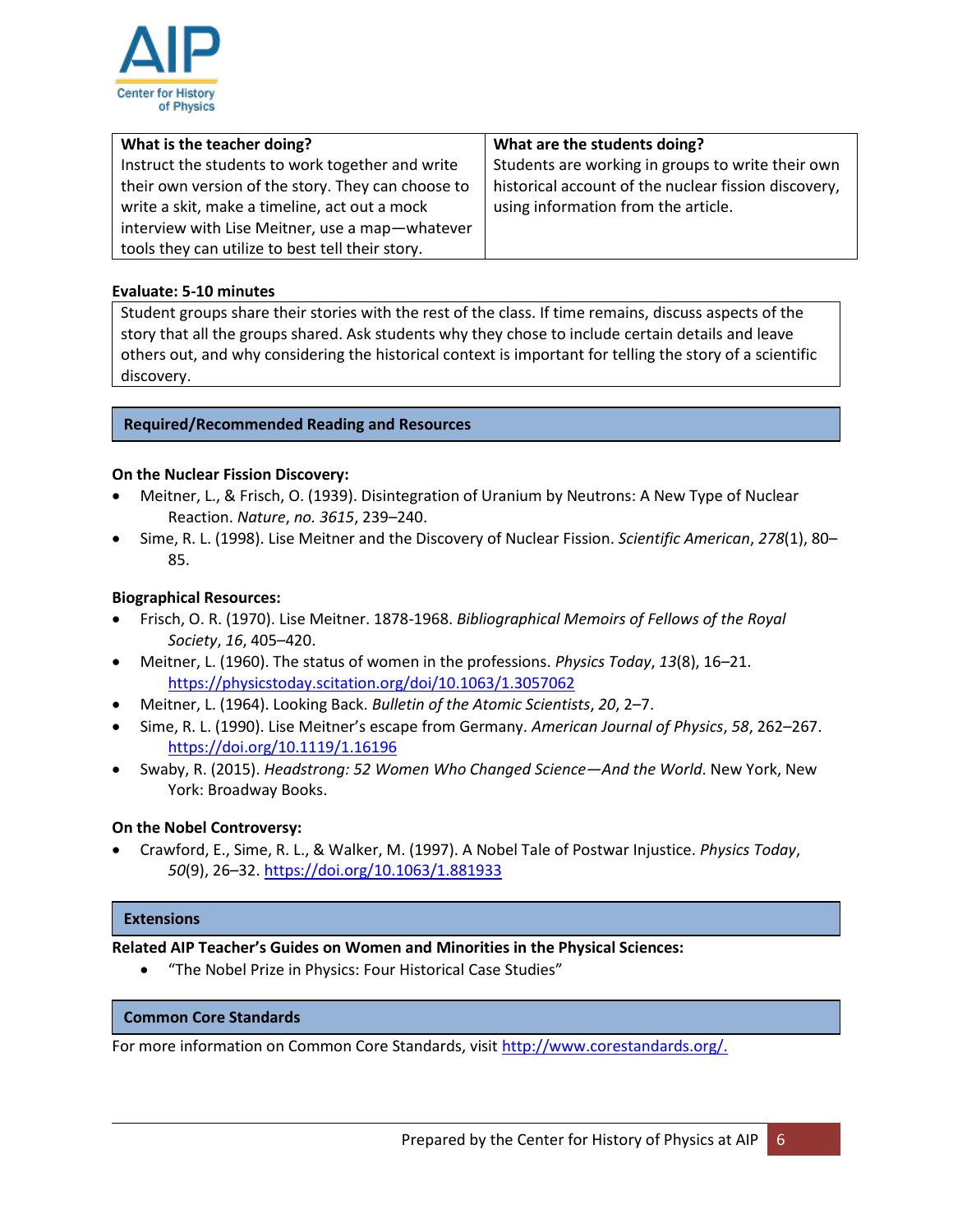

| <b>Speaking &amp; Listening</b>          |                                                                                                                                                                                                                                                                                                                                                                      |
|------------------------------------------|----------------------------------------------------------------------------------------------------------------------------------------------------------------------------------------------------------------------------------------------------------------------------------------------------------------------------------------------------------------------|
| CCSS.ELA-LITERACY.SL.11-12.1             | Initiate and participate effectively in a range of collaborative<br>discussions (one-on-one, in groups, and teacher-led) with diverse<br>partners on grades 11-12 topics, texts, and issues, building on<br>others' ideas and expressing their own clearly and persuasively.                                                                                         |
| CCSS.ELA-LITERACY.SL.11-12.2             | Integrate multiple sources of information presented in diverse<br>formats and media (e.g., visually, quantitatively, orally) in order to<br>make informed decisions and solve problems, evaluating the<br>credibility and accuracy of each source and noting any<br>discrepancies among the data.                                                                    |
| CCSS.ELA-LITERACY.SL.11-12.4             | Present information, findings, and supporting evidence, conveying<br>a clear and distinct perspective, such that listeners can follow the<br>line of reasoning, alternative or opposing perspectives are<br>addressed, and the organization, development, substance, and<br>style are appropriate to purpose, audience, and a range of formal<br>and informal tasks. |
| <b>History/Social Studies</b>            |                                                                                                                                                                                                                                                                                                                                                                      |
| CCSS.ELA-LITERACY.RH.11-12.1             | Cite specific textual evidence to support analysis of primary and<br>secondary sources, connecting insights gained from specific details<br>to an understanding of the text as a whole.                                                                                                                                                                              |
| CCSS.ELA-LITERACY.RH.11-12.2             | Determine the central ideas or information of a primary or<br>secondary source; provide an accurate summary that makes clear<br>the relationships among the key details and ideas.                                                                                                                                                                                   |
| CCSS.ELA-LITERACY.RH.11-12.7             | Integrate and evaluate multiple sources of information presented<br>in diverse formats and media (e.g., visually, quantitatively, as well<br>as in words) in order to address a question or solve a problem.                                                                                                                                                         |
| CCSS.ELA-LITERACY.RH.11-12.9             | Integrate information from diverse sources, both primary and<br>secondary, into a coherent understanding of an idea or event,<br>noting discrepancies among sources.                                                                                                                                                                                                 |
| <b>Science &amp; Technical Subjects</b>  |                                                                                                                                                                                                                                                                                                                                                                      |
| CCSS.ELA-LITERACY.RST.11-<br>12.1        | Cite specific textual evidence to support analysis of science and<br>technical texts, attending to important distinctions the author<br>makes and to any gaps or inconsistencies in the account.                                                                                                                                                                     |
| CCSS.ELA-LITERACY.RST.11-<br>12.2        | Determine the central ideas or conclusions of a text; summarize<br>complex concepts, processes, or information presented in a text<br>by paraphrasing them in simpler but still accurate terms.                                                                                                                                                                      |
| CCSS.ELA-LITERACY.RST.11-<br><u>12.4</u> | Determine the meaning of symbols, key terms, and other domain-<br>specific words and phrases as they are used in a specific scientific<br>or technical context relevant to grades 11-12 texts and topics.                                                                                                                                                            |

# **Next Generation Science Standards**

For more information on the Next Generation Science Standards, visit http://www.nextgenscience.org/.

| <b>Dimension One: Practices</b> | 1. Asking questions (for science) and defining problems (for |
|---------------------------------|--------------------------------------------------------------|
|                                 | engineering)                                                 |